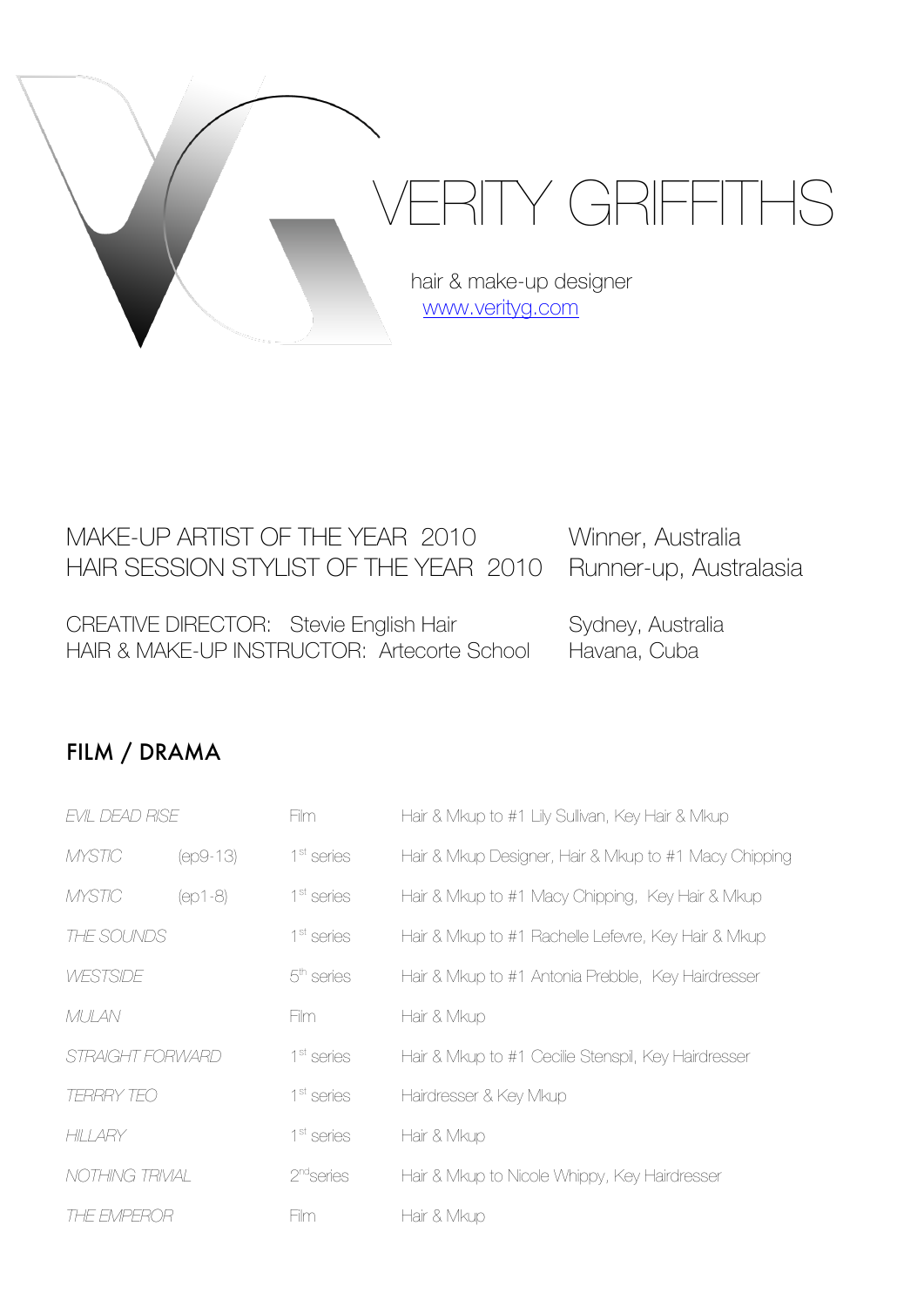#### ADVERTISING Australasia

hair & make-up

Trelise Cooper Wild Pair Adidas Max Rob Hart Rob Hart Leon Kirkbeck Stephen Tilly *SHADOWLANDS SHADOWLANDS SPARK PR SWITCH*

Vogel's Bread Carlsberg Carlsberg Hyundai Constantinople of Diay Vincent Ward Perry Bradley Josh Frizzell Tryan George *THE SWEETSHOP FILM CON 8 COMMERCIALS PRODIGY*

Turners Car Auctions BNZ Coco-Cola Sony *GORGEOUS FILMS SILVERSCREEN CURIOUS PULSE*

Herringbone Halinsteins Magnum Nokia *THE SWEETSHOP AUTOMATIC FILM CON OPT NZ*

James Pilkinton Mike Magasiva Kezia Barnett Adam Stevens

Mini Burger rings **Xtra** Xtra **Xtra Communist Communist Communist Communist Communist Communist Communist Communist Communist Communist Communist Communist Communist Communist Communist Communist Communist Communist Commun** Steve Saussy Gary John Perry Bradley Darryl Ward *FILM CON SILVERSCREEN FILM CON CURIOUS*

Singapore Airlines **Fresh 'n' Fruity** Grossby Boots Halls Geoff Lung Matt Baker Spid Gary John *LOOK PRODUCTIONS OPT NZ OPT NZ SILVERSCREEN*

Isson Sunglasses 09/10 Isson Sunglasses 11/12 Scralet Original Mineral Jason Henley Cybele Malinowski Meek Chang&Cox  $EYE$  *CANDY OPTICS* 

Air New Zealand Oceania Optum Z Energy Stephen Langdon Perry Bradley Brendan Malloy Greg Page *RELOAD & SMOKE FILM CONSTRUCTION GOODOIL FLYING FISH*

Sylvia Park Centre Place Lynn Mall Jim Beam Chris Walsh Chris Walsh Chris Walsh Nathan Price

AIR NZ Westfield Westpac 2 Degrees *MATCH MATCH MATCH MATCH*

Kezia Barnett Tony Drayton Sally Shapcott Spid

**Original & Mineral Christian Marmite** Marmos **Warehouse Stationery Classons**<br>
David Mandelberg Christian Christian Christian Christian Christian Christian Christian Christian Christian Chris<br>
Steve Boniface Christian Chri David Mandelberg Chris Sisarich Steve Boniface TonyDrayton *SASI GROUP MATCH MATCH IDC*

Phis Mauger Stephen Stephen Stephen Stephen Stephen Stephen Stephen Stephen Stephen Stephen Stephen Stephen Stephen Stephen Stephen Stephen Stephen Stephen Stephen Stephen Stephen Stephen Stephen Stephen Stephen Stephen St

Cadbury Pantene Polo Gigarettes Olay Kezia Barnett Tryan George Roman Kuhn Tina Bull *THE SWEETSHOP PRODIGY NUEE SENTIMENTAL PRODIGY*

Tip Top Sanitarium Dulux Red Lion *THE SWEETSHOP CURIOUS THE SWEETSHOP SILVERSCREEN*

*INNUENDO INNUEDO INNUENDO RUSKIN FILMS*

Chris Sisarich Fraser Clements Meek Steve Boniface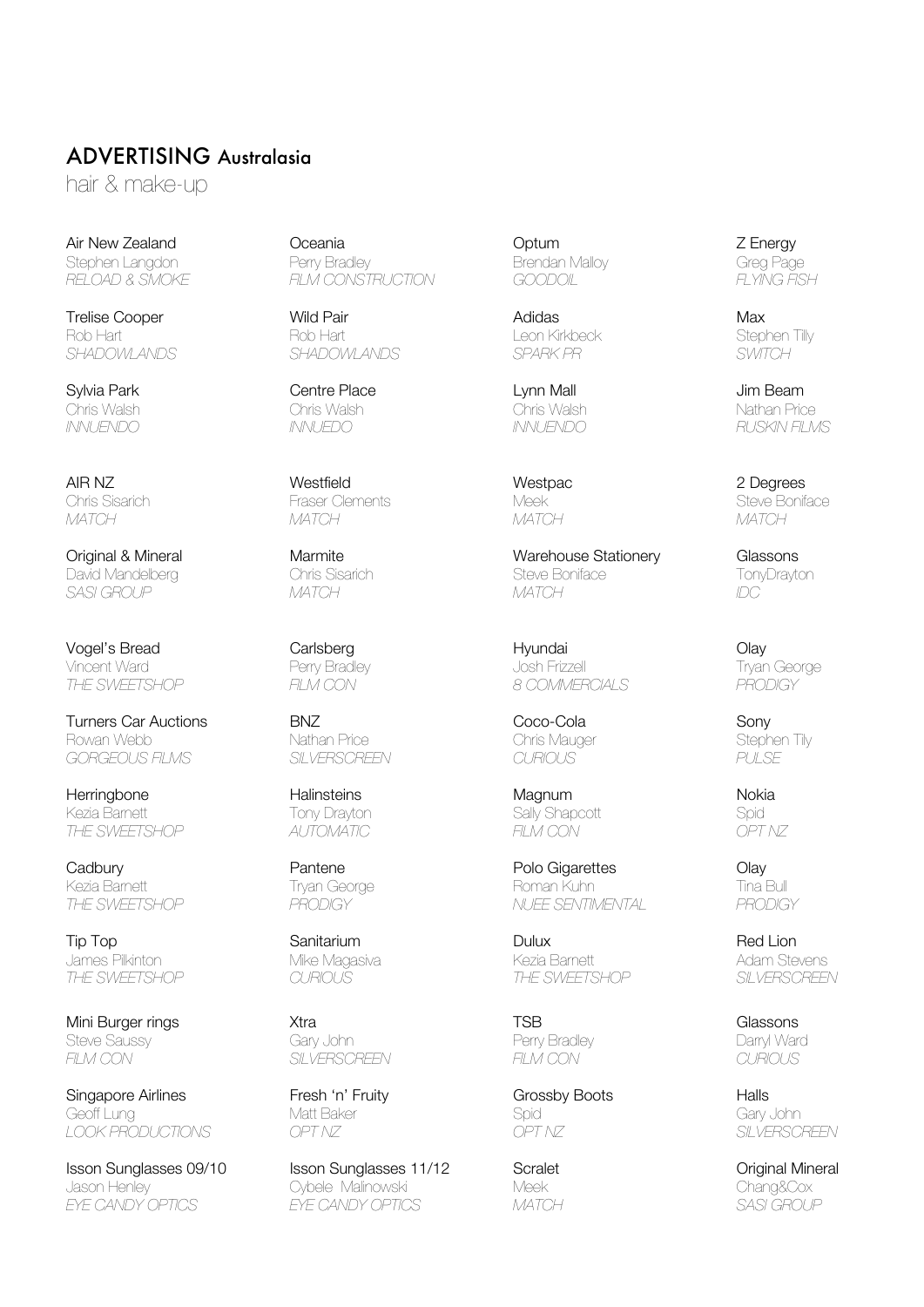Sky Television NZ Herald Halenstiens Moro Paul Middleditch Greg Wood Tony Drayton Robert Sykes

Cornetto New Idea ANZ ANZ Perry Bradley Kezia Barnett Paul Ross-Jones Ross Brown *FILM CONSTRUCTION MARTIN BROWN FILMS MATCH MATCH*

Powerade **Example Lotto Campaign Human Rights** Farmers Farmers Julian Acosta Jesse Griffin Lula Cucchiara Steve Tilley *BEACH HOUSE FILMS SATALITE MEDIA CUJRIOUS 62*

*PLAZA EXILE AUTOMATIC SILVERSCREEN*

## ADVERTISING Australasia

hair & make-up & wardrobe

Lotto Kiwi Living TVC MKR AUS TVC Lease Plan Jesse Griffin Edmund James Dan Martin Perry Bradley *SATELITE MEDIA BLACKSAND BLACKSAND FILM CON*

Woodstock Black **AA Health** Georgie Pie Bay Audio Simon Harsent **Perry Bradley Community Community Community** Thunderlips Alex Sutherland *POOL COLLECTIVE FILM CON THICK AS THIEVES THICK AS THIEVES* 

Mobil 70 Lynx Kiwi Bank Air NZ Gary John Zane Pearson Thunderlips Robert Sarkies

Vero Campaign Ford Ateed Cigna Luke Sharp Stephen Ballantyne Clinton Phillips Maxy *THE BUNKER BLACKSAND 90 SECONDS Eight*

UCOL Canon Roca Bathrooms 9 Spokes Marcus Ringrose **Perry Bradley Marcus Ringrose** Perry Bradley Vicki Leopold

*SPARKS PLAY STUDIOS FILM CON RELOAD & SMOKE*

*WAITEMATA FILMS NIMBLE ROBBERS DOG WAITEMATA FILMS*

#### ADVERTISING Europe & America

hair & make-up

Sony Playstation Toyota Toyota Fanta Fanta Liberty Tomato Assaf Ainapore Liam & Grant Liam & Grant *HLA And Howe HLA HLA*

Orange Mobile **Citroen** Citroen **Eurostar** Ikea Chris Palmer Gerrard De Thame James Brown Tom Murgia *Gorgeous HLA Stink Tony Kaye*

1 Xtra Citroen Eurostar Ikea Nick Gordon Nick Jones Ruben Fleischer Tim Bret-Day *Academy Rogue Stink TB Day*

The Daily Telegraph British Telecom Drive Drive Campaign Nintendo Rupert Sanders **Rupert Sanders Rupert Sanders** Rupert Sanders Rupert Sanders Rupert Sanders *Tony Kaye Tony Kaye Outsider Outsider*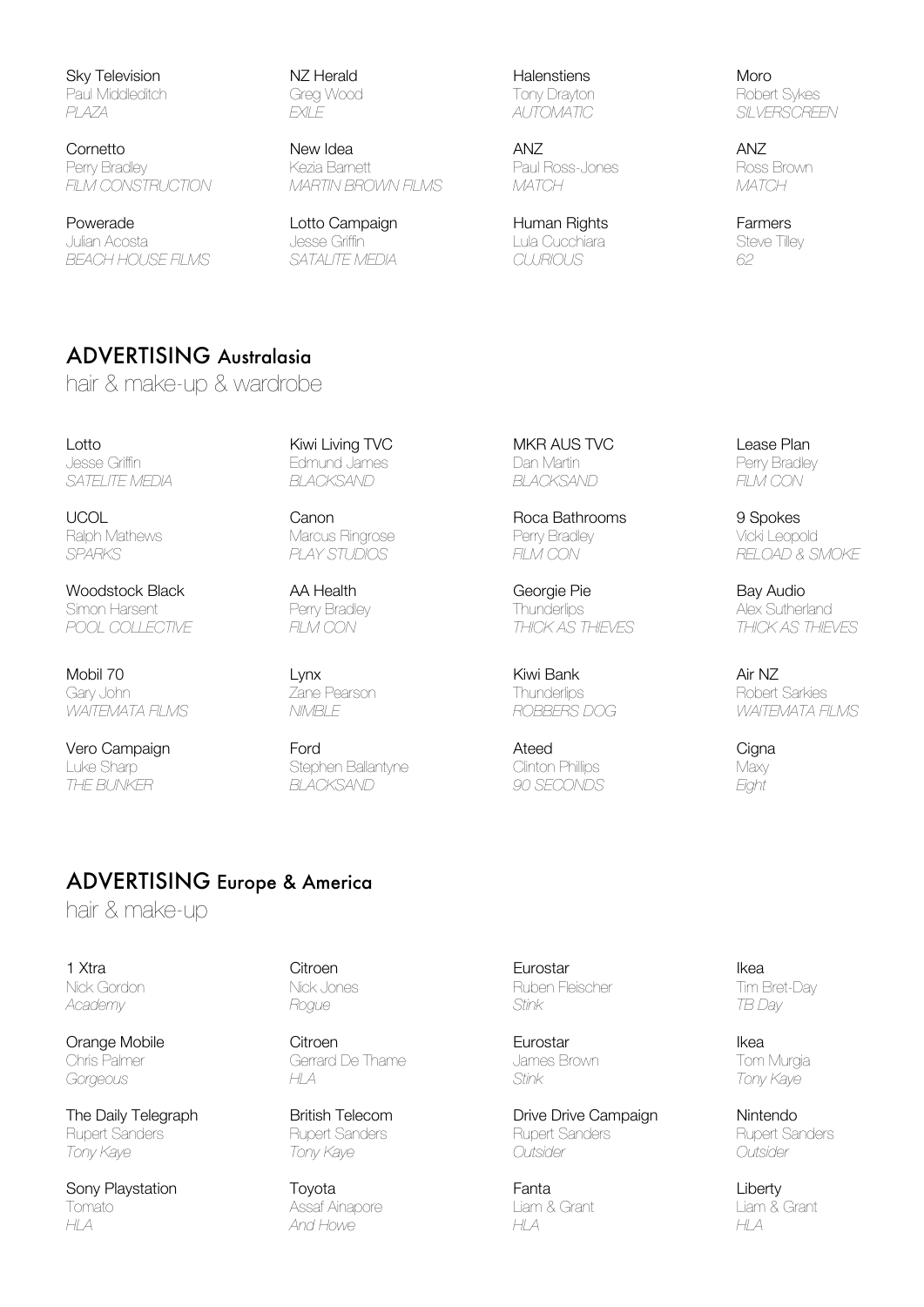Radio One The Observer MacDonalds DFS Johan Tappert Nick Jones Nick Jones Ronnie West *Rogue Rogue Rogue RSA*

**DFS**<br>
Jo Tanner & Mark Howard<br>
Jon Harvey & Mike Taylor Jo Tanner & Mark Howard Jon H<br>Propaganda Jam *Propaganda Jam*

Bulmers **Example 20 Surflife** Heinz **Heinz** Prudential Prudential Surflife Tom Geens Johan Tappert Devon Dickson Mike Taylor *Harry Nash Rogue Rogue Bliss*

Intercity Rail **Exercity Rail** British Knights Ministry of Sound Nescafe<br>Simon Taylor **Ministry of Sancers** Miguel Sapochnik Dan Zeff Simon Taylor Rob Sanders Miguel Sapochnik Dan Zehr<br>
H A Bullet Rullet Riss *HLA HLA Bullet Bliss*

**Rebel Yell Whiskey The Sunday Times** The Mandarin Oriental VH1<br>Adam Johnson Mark Williams Devon Dickson The Rob Sanders Adam Johnson Mark Williams Devon Dickson Rob Sanders *HLA Tony Kaye Rogue HLA*

### PHOTOGRAPHERS

| Tim Bret-Day           | David Bailey     | Rankin             | Tony Drayton   |
|------------------------|------------------|--------------------|----------------|
| Chris Sisarch          | Steve Boniface   | Garth Badger       | Rob Hart       |
| David Shields          | Warren Du Preez  | Anton Corbin       | Karl Pierard   |
| Stephen Tily           | Simon Lekias     | James Dimitri      | Sean Cook      |
| Meek                   | Kevin Westenburg | Christian Mushenko | Spid           |
| Patricia Niven         | Sven Arnstein    | Eddie Monsoon      | Tesh           |
| David Oldham           | Simon Upton      | Cybele Malinowski  | Lamce Gold     |
| Jason Henley           | Geoff Lung       | Andrew Goldie      | Sean Cook      |
| Larry Dunstan          | Matt Baker       | Gavin Fernandes    | Robert Grima   |
| Chang&Cox              | Nicole McCluskey | Hainsley Brown     | lan Mckell     |
| Charlotte Tolhurst     | David Lavine     | Gareth McConnel    | Clive Shalice  |
| Graeme Bulcraig        | Debbie Osterhage | Liz Auter-Johnson  | Chris Floyd    |
| Stuart Colwill         | Jake Chessum     | Joaquim Barreto    | Mike Owen      |
| Katie Nolan            | Jonathan Root    | Michael Stephen    | John Bolsom    |
| David Mandelberg       | Justin Canning   | Stephen Roke       | Max Dobson     |
| Dean Chalkley          | Simon Fowler     | Spiros Politis     | Chris Morris   |
| Matt Reed              | Paul Ross Jones  | Ross Brown         | Matt Kiltscher |
| <b>Fraser Clements</b> | Sally Tagg       | Tony McGee         |                |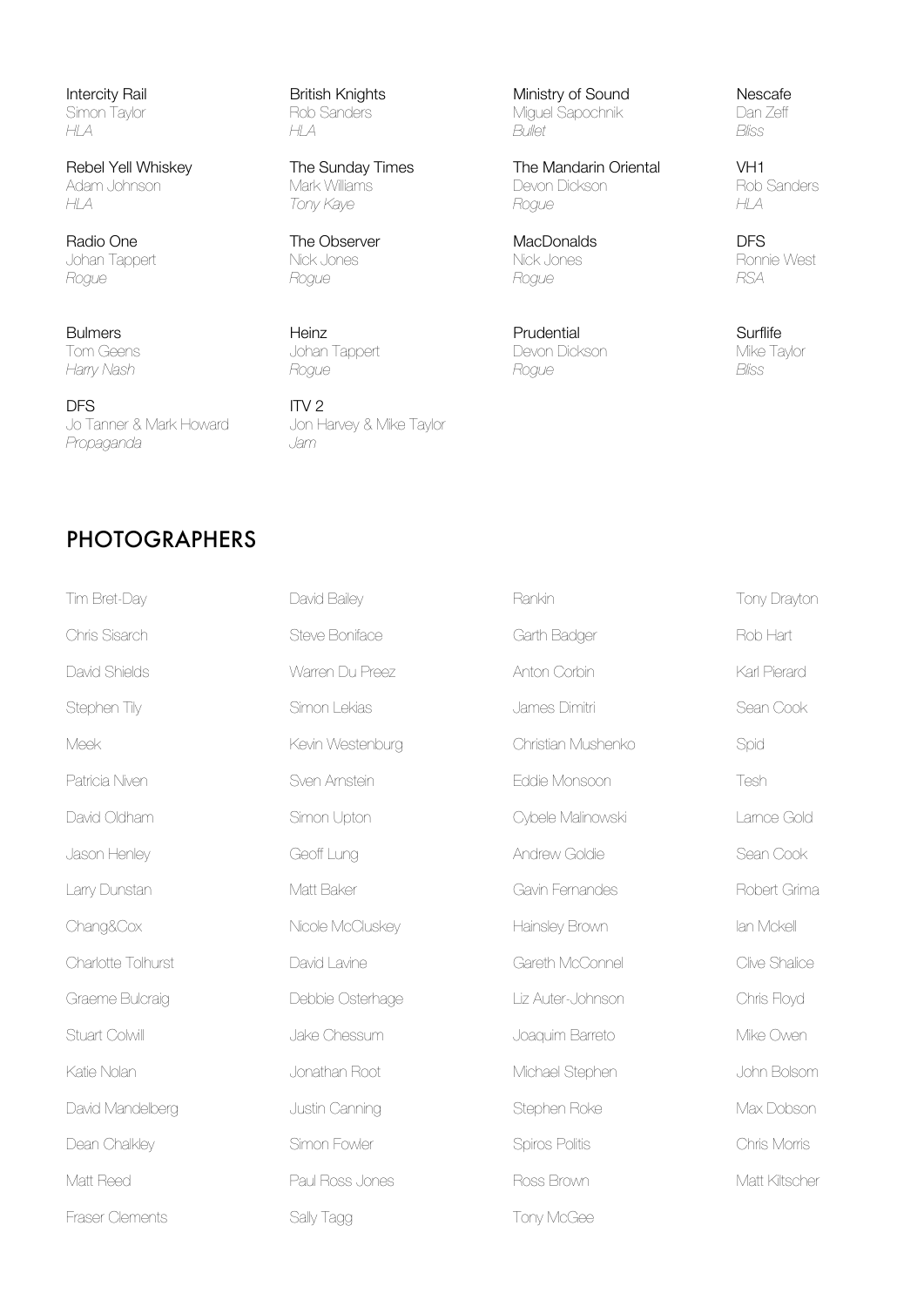# MUSICIANS / BANDS

| U2                       | Goldie               | The Cult            | Dub Pistols |
|--------------------------|----------------------|---------------------|-------------|
| Sly & Robbie             | Talvin Singh         | Ride                | Menswear    |
| Primal Scream            | Fat Freddy's Drop    | William Orbit       | Gomez       |
| Anna Coddington          | Latin Aotearoa       | lan Brown           | DJ Shadow   |
| General Fiyah            | Pop Will Eat Itself  | Chumbawamba         | Omarion     |
| Keith Flint              | James Lavelle        | Hinda Hicks         | Spacifix    |
| Groove Corporation       | Mis-Teeq             | The Beautiful South | Therapy?    |
| Emma Bunton              | Giles Petterson      | Pepsi & Shirley     | Apollo 440  |
| Africa (Jungle Brothers) | Lo-Fidelity Allstars | Jean Michel-Jarre   | Deetah      |
| The Divine Comedy        | Wayne Williams       | Maria Wilson        | Mega City 4 |
| WayneCoyne (FlamingLips) | Etiene Daho          | Maryanne Hobbs      | Outside     |
| Trip Pony                | Liberty X            | Three Houses Down   | Tre-Belle   |

# ACTORS / CELEBRITIES

| Rufus Sewell     | Alexandre McQueen   | Jerry Springer        | Frank Skinner       |
|------------------|---------------------|-----------------------|---------------------|
| Kate Ritchie     | John Galliano       | loan Gruffydd         | Ross Kemp           |
| Jason Donovan    | Mimi McPhearson     | Wil Carling           | Leslie Phillips     |
| Sofie Faulkner   | Daniel McPherson    | Jack Dee              | <b>Bob Mortimer</b> |
| Rachel Weisz     | Pam Hogg            | Amanda Holden         | Sofie Anderton      |
| Sofie Dahl       | lan McShane         | Tevor McDowell        | Holly Davidson      |
| Jade Jagger      | Billy Zane          | Alan Titchmarsh       | Nick Knolls         |
| Stuart Townsend  | Janet Street-Porter | Ozwald Boatang        | Vic Reeves          |
| Amanda Redman    | James Hewitt        | Charlie Dimmock       | Trevor Eve          |
| Tamsin Outhwaite | Melinda Messenger   | Andrew Lincoln        | Tommy Walsh         |
| Paul Bettany     | Shirley Henderson   | Mariella Fostrup      | Carol Hanson        |
| Paul McCann      | Sharon Maughan      | <b>Beth Cordingly</b> | Clare king          |
| Eva Pope         | Emma Pierson        | Scott Maslen          | Sam Hudson          |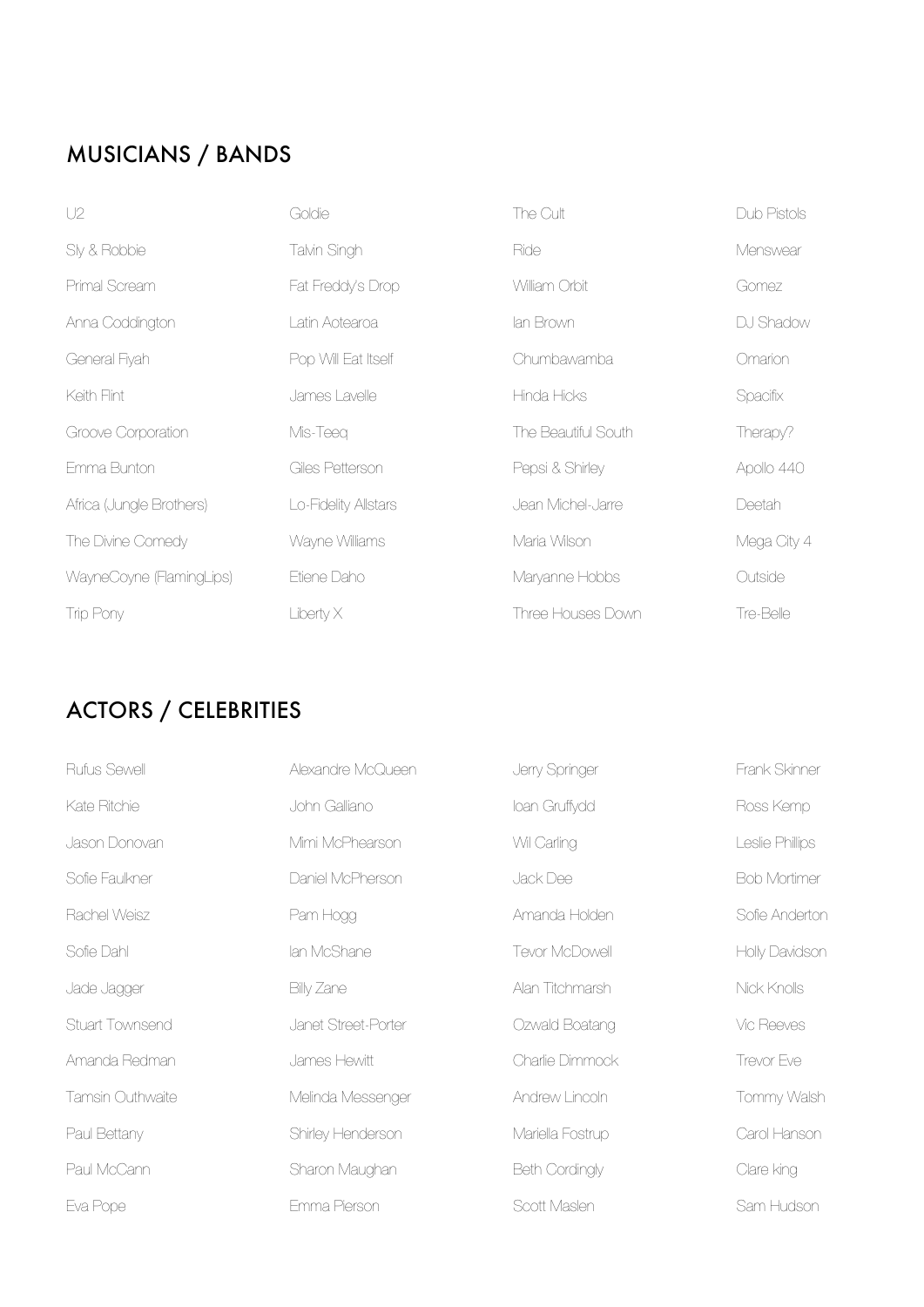| Brendan Coogan       | Sam Hudson            | Jackie Lenard         | Adele Silva         |
|----------------------|-----------------------|-----------------------|---------------------|
| Kathy Carmichael     | <b>Brain Connelly</b> | Geraldine James       | Joss Ackland        |
| Annalise Braakensiek | Geraldine James       | Camilla Franks        | Sia Trokenheim      |
| Zara Turner          | Kevin Waitley         | Scott Maslen          | Rosie Thomas        |
| Stephanie Moore      | Alan Titchmarsh       | Shane Cortese         | Antonia Prebble     |
| Nicole Whippy        | Tandi Wright          | Debbie Newby          | <b>Blair Strang</b> |
| Jaquie Brown         | Kayla Cullen          | Jodi Brown            | Laura Langham       |
| Anna Thompson        | Katrina Grant         | Maria Tutaia          | Miriama Kamo        |
| Mike Van der Elzen   | Josh Thompson         | Miriama McDowell      | Barnie Duncan       |
| Fasitua Amosa        | Kimberley Crossman    | Jennifer Ward-Lealand | Ryan Lampp          |
| Jonathan Brugh       | Millen Baird          | Cameron Rhodes        | Rima Te Waita       |
| Michael Hurst        | Elizabeth Hawthrone   | Mark Mitchinson       | Robyn Malcolm       |
| Cecilie Stenspil     | Rachelle Lefevre      | Macy Chipping         |                     |

# FASHION SHOWS London / Pairs / Milan / New York

| <b>HAIR</b>     |                  | <b>MAKE-UP</b>        |              |
|-----------------|------------------|-----------------------|--------------|
| Balenciaga      | Mui Mui          | Alexander McQueen     | Ghost        |
| Maska           | Romeo Gigli      | Copperwheat Blundell  | Nicole Farhi |
| Julian McDonald | Bottega Veneta   | Bottega Veneta        | 40 Degress   |
| Michiko Koshino | Oscall Suleyma   | Rifat Ozbek           | Max Mara     |
| Marcus Lupfer   | Clements Ribeiro | Robert Carey-Williams |              |
| Owen Gastor     |                  |                       |              |

FASHION SHOWS Melbourne / Sydney

HAIR

| Camilla & Marc     | Konstantina Mittas | MATERIAI BYPRODUCT | Ksubi     |
|--------------------|--------------------|--------------------|-----------|
| James Cameron      | Aurelio Costarella | Gail Sorronda I    | Leopold   |
| Seventh Wonderland | Fisoni Finetti     | Natalie Wood       | Lui Hon I |
| Friedrich Gray     | Jayson Brunsdon    | Fluer Wood         | Chrisitne |